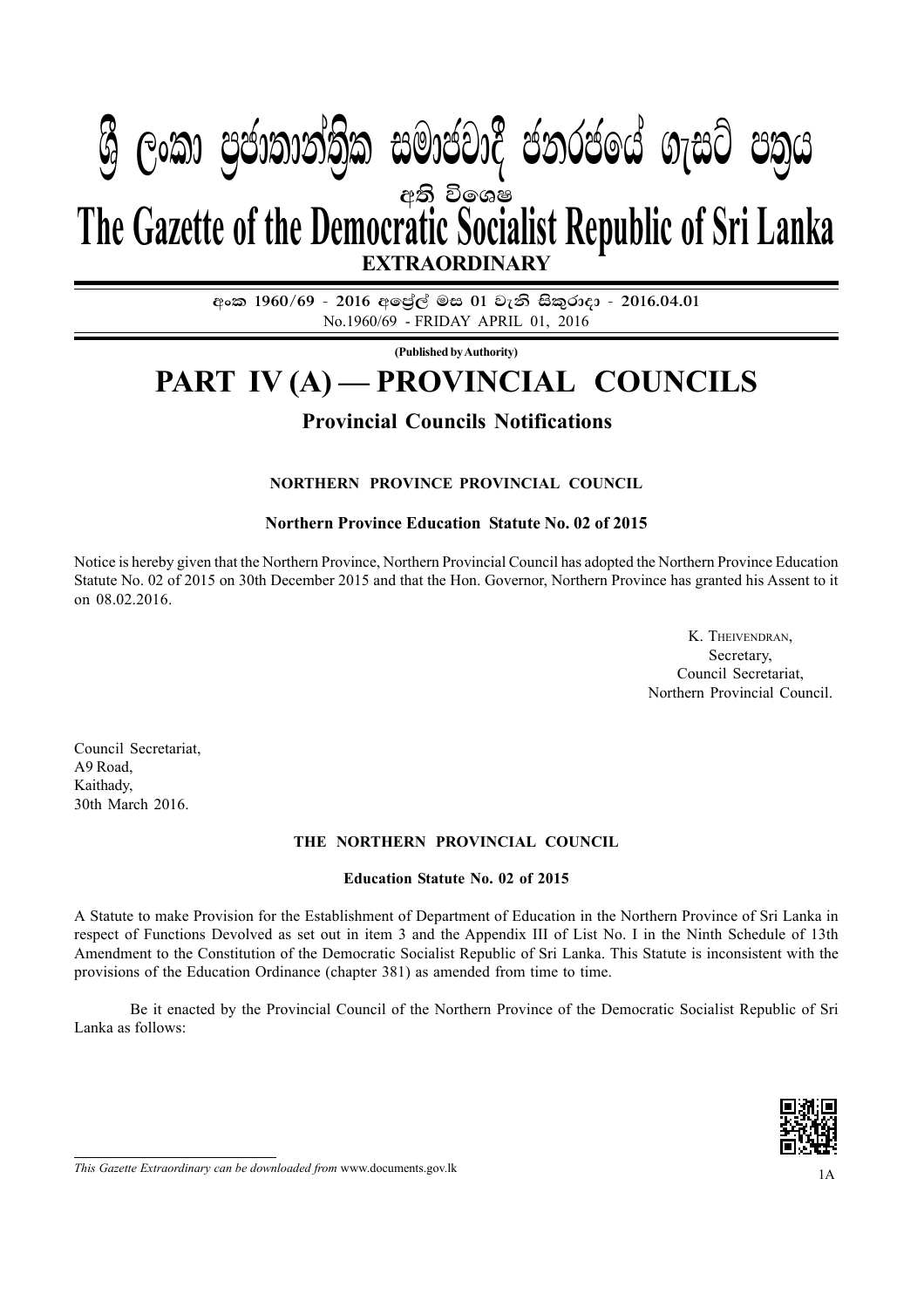$\text{IV}$  (අ) වැනි කොටස — ශීු ලංකා පුජාතාන්තික සමාජවාදී ජනරජයේ අති විශෙෂ ගැසට් පතුය - 2016.04.01 PART IV(A) - GAZETTE EXTRA ORDINARY OF THE DEMOCRATIC SOCIALIST REPUBLIC OF SRI LANKA-01.04.2016 2A

Short title and date of operation

Establishment of Northern Provincial Department of Education

(1) This Statute may be cited as the Education Statute No. 02 of 2015 of the Provincial Council of the Northern Province of Sri Lanka and shall come into force on the date of Governor's assent.

(2) (i)For the purpose of this statute, there shall be a Provincial Department of Education consisting of the Provincial Director of Education, Additional Provincial Directors of Education, Deputy Directors and Asst. Directors of Education and such other officers and servants as may be appointed from time to time.

(ii) The Provincial Department of Education existing on the day immediately preceding the date on which this Statute comes into operation shall be deemed to be established under this Statute and shall continue accordingly; and every officer or servant in that Deartment on the aforesaid day shall be deemed to be appointed under this statute and shall continue in office accordingly.

(3) (i) Subject to the general directions and control of the Minister of Education, the Director and other officers of the Department shall execute and shall have power to enforce the provisions of this Statute and of the· regulations made thereunder.

(ii) It shall be lawful for the Minister on appeal or otherwise to rescind, alter or revise any order or determination which is made by the Director in the exercise of his discretion under any of the provisions of this Statute or any regulations made thereunder. The decision of the Minister shall be final and conclusive

#### PART I

#### **Establishment of Zonal Education Advisory Boards and School Advisory Boards**

Zonal Education Advisory Boards·

(4)(1) The Minister may appoint Zonal Advisory Boards for the purpose of advising the Zonal Directors upon matters connected with Education in the Zones of the Province and the Educational needs thereof.

- (ii) Every Zonal Advisory Board shall consist of :-
	- (*a*) The Zonal Director of Education of the respective Zone
	- (*b*) A fit and proper person each appointed by the respective Mayor of the Municipal Council, Chairman of the Urban Council and Chairman of the Pradeshiya Sabha within the Education Zone. (*c*) The member of the Provincial Council representing the area in which Zone is situated
	- (*d*) The Divisional Secretaries within the respective Education Zone
	- (*e*) The Medical Officer of Health of the respective Zone.
	- (*f*) The Advisory Board shall comprise of an eminent person from outside the Department of Education to ensure that any advice rendered is independent advice.
	- (*g*) Four principals from each of the four types of schools within the Education Zone nominated by the Provincial Director of Education.
	- (*h*) The Student Leaders from the Schools within the Zone not exceeding five in number nominated by Zonal Director of Education.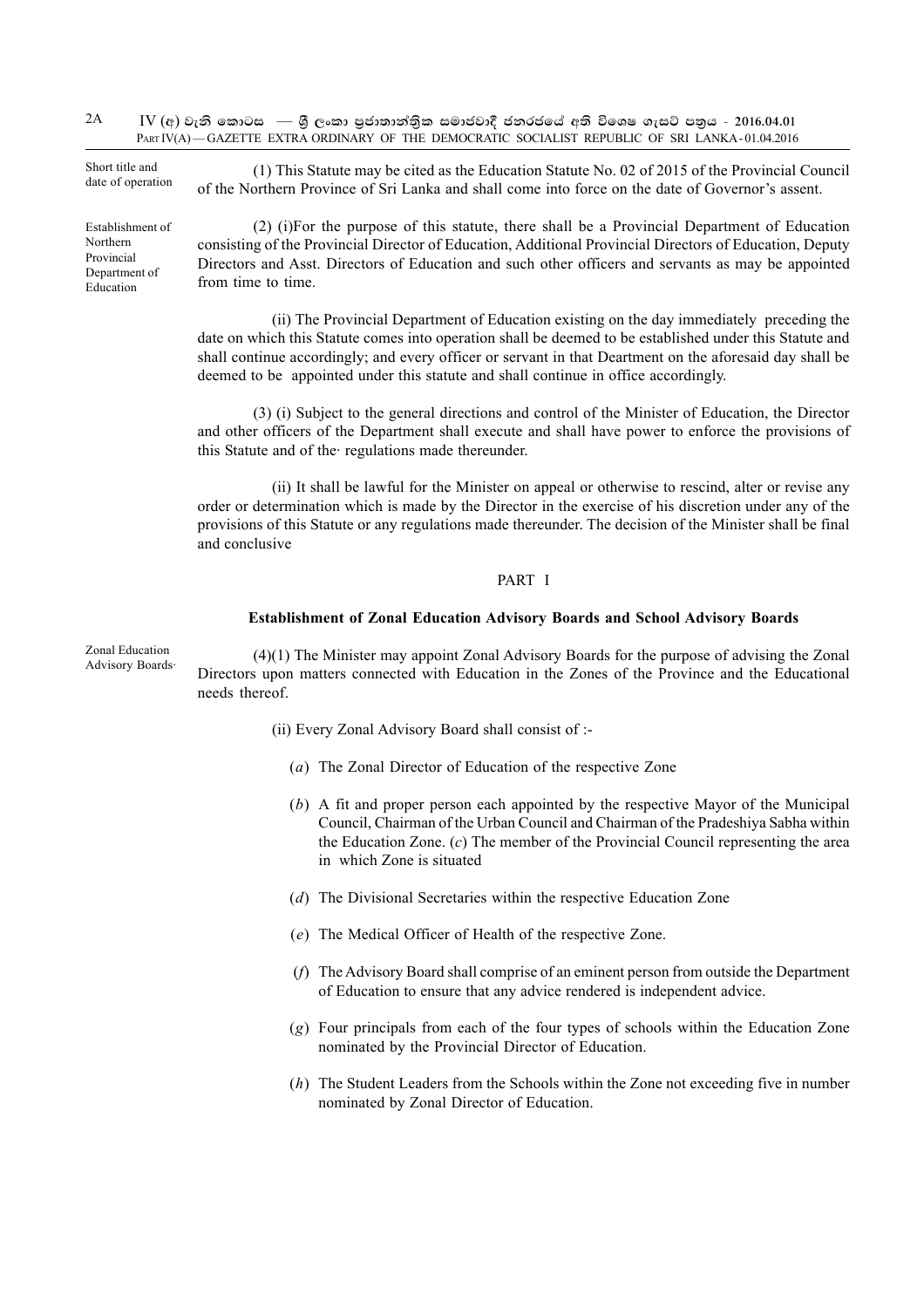- (i) The Secretary, Provincial Director or their representatives may attend or be invited to any meetings of the Zonal Advisory Boards.
- (j) The membership from each of the categories of membership shall consist of approximately 50% each of females and males as far as possible.
- (k) The Zonal Advisory Board may appoint Ex-Officio members as required.

(iii) The Zonal Director Education of the Zone shall be the Chairman of the Zonal Education Advisory Board.

(iv) At the first sitting of the Advisory Board, the Advisory Board shall elect the Secretary from its members.

(v) All matters referred for consideration to the Zonal Advisory Board by the Zonal Director of Education/ shall be dealt with and disposed of by the Zonal Advisory Board meetings summoned and held in the prescribed manner at the prescribed times.

(vi) The Zonal Advisory Board constituted for any Zone under this Statute shall not be deemed for any purpose to be vested with any executive or administrative duties or powers or with any functions other than that of Advising or recommending on such matters relating to education in that Zone or the Education needs .thereof as may be referred' for consideration to that Zonal Advisory Board by the Provincial Director of Education, or the Zonal Director of Education

> (5) (I) Conforming to the specifications laid down by the National Ministry of Education there shall be established a school Advisory Board for every school in the province. Boards

School Advisory

- (ii) The functions of the School Advisory Board shall be to advise the management of the school on all such matters relating to the control, organisation, development and conduct of the functions of the school as may be referred to the Board by the Zonal Director of Education or in respect of which the Board may think fit to tender advice.-
- (iii) The School Advisory Board shall not be deemed for any purpose to be vested with any administrative or executive powers or functions
- (Iv) The School Advisory Board shall consist of the Principal and representatives of the members of the staff and parents or the guardians of the students and the students at the secondary. level of the school.
- (v) The Chairperson of the School Advisory Board shall be an Eminent Person in the school community as determined by the Principal and Staff of the school.
- (vi) At the first meeting held after the constitution of the School Advisory Board, the members of the Board shall elect its Executive Committee
- (vii) The gender balance should be ensured as far as possible.

(6) No student shall be refused admission to any school in the Province on account of religion, nationality, race, caste, social status, intellectual or physical disability or language of such applicant or of either of his parents.

General Conditions

(7) (i) No fees shall be charged in respect of admission to any school under the authority of the Northern Provincial Ministry of Education.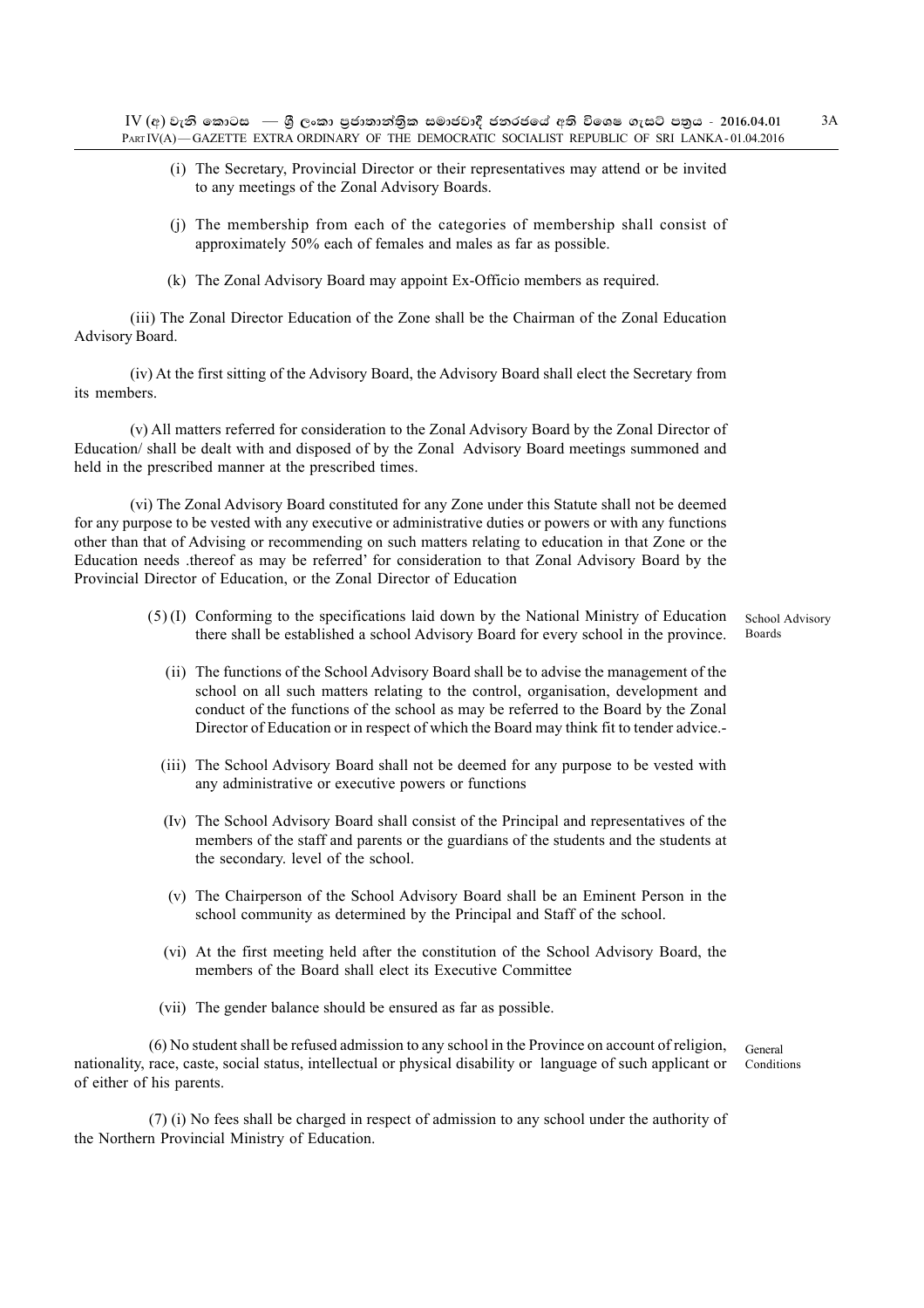$IV$  (අ) වැනි කොටස — ශී ලංකා පුජාතාන්තික සමාජවාදී ජනරජයේ අති විශෙෂ ගැසට් පතුය - 2016.04.01 PART IV(A) - GAZETTE EXTRA ORDINARY OF THE DEMOCRATIC SOCIALIST REPUBLIC OF SRI LANKA-01.04.2016 4A

> (ii) Notwithstanding anything in this Sub-Section (i), regulations may be made under this Statute authorizing the charging of a fee/fees from pupils in any school in order to defray the expenses incurred in providing therein facilities for games, physical training or services for educational, recreational or health purposes that is over and above the minimum that the schools should provide as part of the school extra curricular activities.

> (8) Any private land which may be required for the purpose of or in connection with, the erection or extension of a school building, staff quarters, offices or premises or for the establishment of school gardens or playgrounds or otherwise for the purposes of this Statute may be acquired by the Provincial Council for such purpose under the provisions of the existing written law.

> (9) It shall be lawful for the Minister or the Secretary or the Director or any supervising officer of the Ministry or the Department or any other person generally or specially authorized by the Minister or the Director to enter and supervise activities and properties therein of any school.

#### PART II

#### **Powers of minister to make Regulations**

The Powers Qf Minister to Make Regulations

(10) (i) The Minister may make regulations which shall be known as the Code, for the purpose of giving effect to the principles and provisions of this Statute.

- (ii) In particular, the Minister may make regulations on the following matters :-
	- (*a*) 1. Provision of facilities and amenities for all state schools other than specified schools will be National Schools special school for Service Personnel for specified development schemes.
		- 2. Supervision of the management of
			- *a*. All pre- schools and
			- *b*. Schools in the province other than specified schools indicated in (*b*) above
		- 3. Recruitment into the Teaching Service of those with diplomas and degrees from Colleges of Education and Universities recognized as teaching qualification.
		- 4. Appointment of Principals of all schools in the Province other than those in 1 AB, lC categories as per criteria laid down by the National Minister of Education.
		- 5. Transfer and disciplinary control of all Educational Personnel *i.e* Teachers, Principals and Education Officers. Officers belonging to a National Service but serving on secondment will have the right of appeal to the Public Service commission. Officers belonging to the Provincial Public Service will have a right of appeal -to the Public Service Commission against dismissal.
		- 6. Preparation of Provincial Educational development plan and annual implementation plan.
		- 7. Implementation of the Annual Education Development Plan.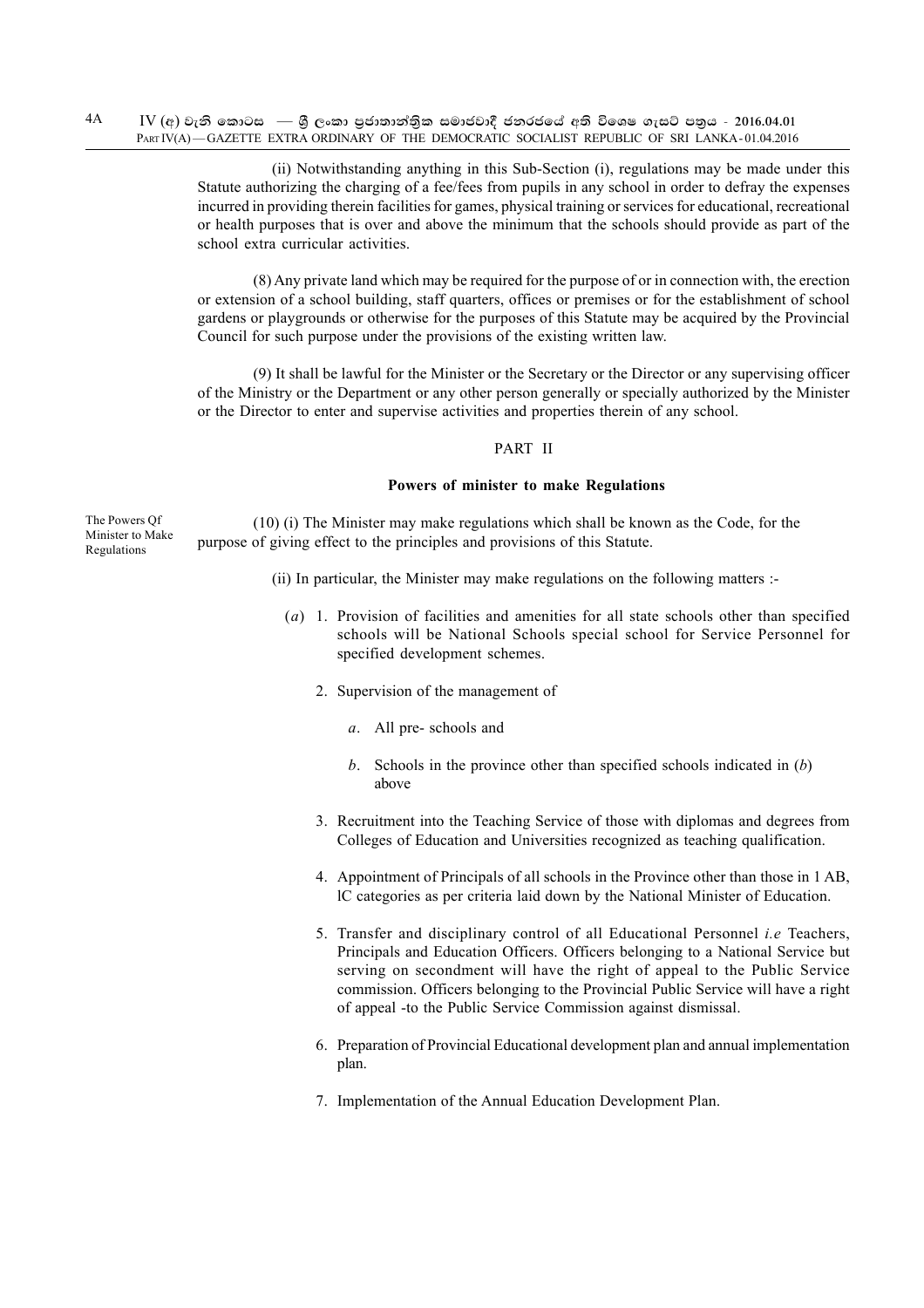- 8. Appraisal of the performances of Principals, Teachers and all other Educational personnel.
- 9. Conducting of in-service training programmes with prior approval of the National Institute of Education.
- 10. Conducting of local Examinations approved by the Commissioner General of Examination.
- 11. Implementation of non-formal Education programmes.
- 12. Registration and Supervision of pre-schools.
- 13. Obtaining the approval of the National Institute of Education for local variations in the primary curriculum and selected subjects in the Secondary Curriculum.
- 14. Construction and maintenance of Education buildings, toilets, libraries and play grounds.
- 15. Procuring and distribution of teaching aids and visual aids and Audio-Visual materials, furniture and other equipment.
- 16. Procuring and Distribution of Science equipment other than items specified by the Ministry of Education of the Central Government.
- 17. Provide adequate and clean supply of water.
- 18. Production and distribution of school text books after approval by the National Ministry of Education.
- 19. Organization and development of school libraries in accordance with guide lines given by the National Library Service Board.
- 20. Specifying the limits of any Divisional Education Offices within the Province.
- 21. Medical Examination or treatment, health and wellbeing of children including the supply of free meals and free books of those attending schools.
- 22. Grading and up-grading classification and opening of schools in the province with policies and the standard classified by the National Ministry of Education.
- 23. Preparation and Implementation of plans pertaining to the needs of Adult Education in the province.
- 24. Provincial Budget and ensuring financial management in the Province, with a view to up-keeping the educational needs.
- 25. Regarding other important matter in list (appendix 111 Education) for which in the opinion of the Minister regulations are required.

(iii) Every regulation made under this statute becomes operative with the approval of the Provincial Council